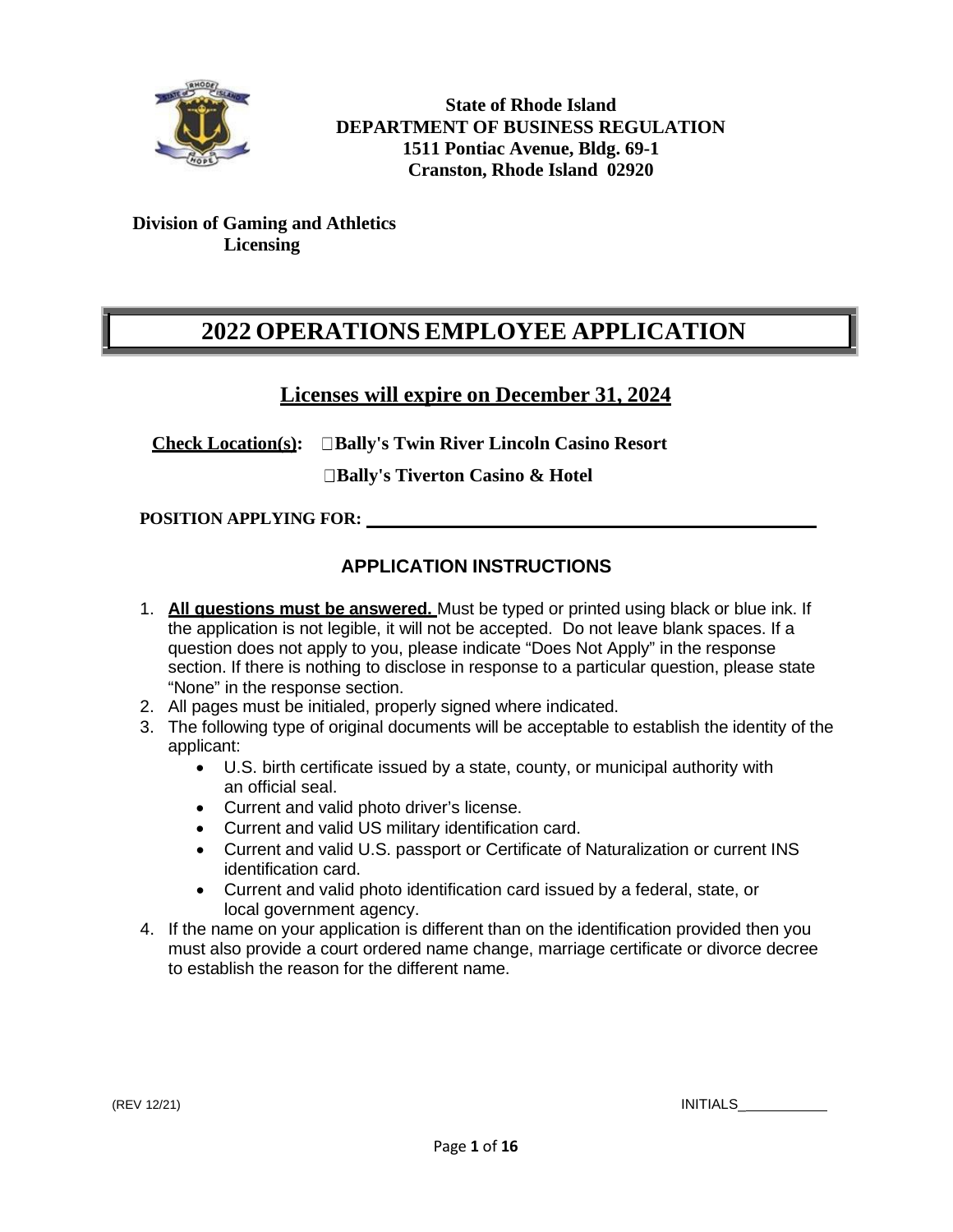5. A complete National BCI Check must be conducted before your license is issued. Please see instructions below:

### **RI State Police** (BCI)

- Located at the Bally's Twin River Lincoln Casino Resort/Bally's Tiverton Casino & Hotel State Office. Please see dates and times on the Department of Business Regulation's website at: [www.dbr.ri.gov.](http://www.dbr.ri.gov/)
- PAYMENT Employees of the Gaming Facility must visit the Gaming Facilities Human Resource Department prior to fingerprinting.
- Applicant must bring positive ID

## **OR**

### **Rhode Island Department of Attorney General** (BCI) (401) 274-4400

- Check, Money Order or Credit/Debit Card **payable to: "B.C.I."** in the amount of \$35.00
- Monday–Friday 8:30am-4:30pm
- Applicant must bring positive ID
- FBI results of the Live Scan will be forwarded to the Lottery Security Office
- 6. An original, completed, application will be reviewed by the Division of Gaming and Athletics Licensing ("Division"). Application fees are non-refundable and applications become the property of the Division. Paper application, along with a check or money order, *No cash is accepted***, payable to:** "**State of Rhode Island, General Treasurer"**, may be obtained from and submitted to either satellite office of the Division located at:

Bally's Twin River Lincoln Casino Resort 100 Twin River Road Lincoln, Rhode Island 02865

OR

Bally's Tiverton Casino & Hotel 777 Tiverton Casino Boulevard Tiverton, Rhode Island 02878

Individual offices at each facility can be located by contacting any employee for directions upon arrival at the facility. **YOU SHOULD SUBMIT YOUR APPLICATION TO THE DEPARTMENT OF BUSINESS REGULATION AND NOT YOUR EMPLOYER IN ORDER TO PROTECT THE CONFIDENTIALITY OF THE INFORMATION IN YOUR APPLICATION.**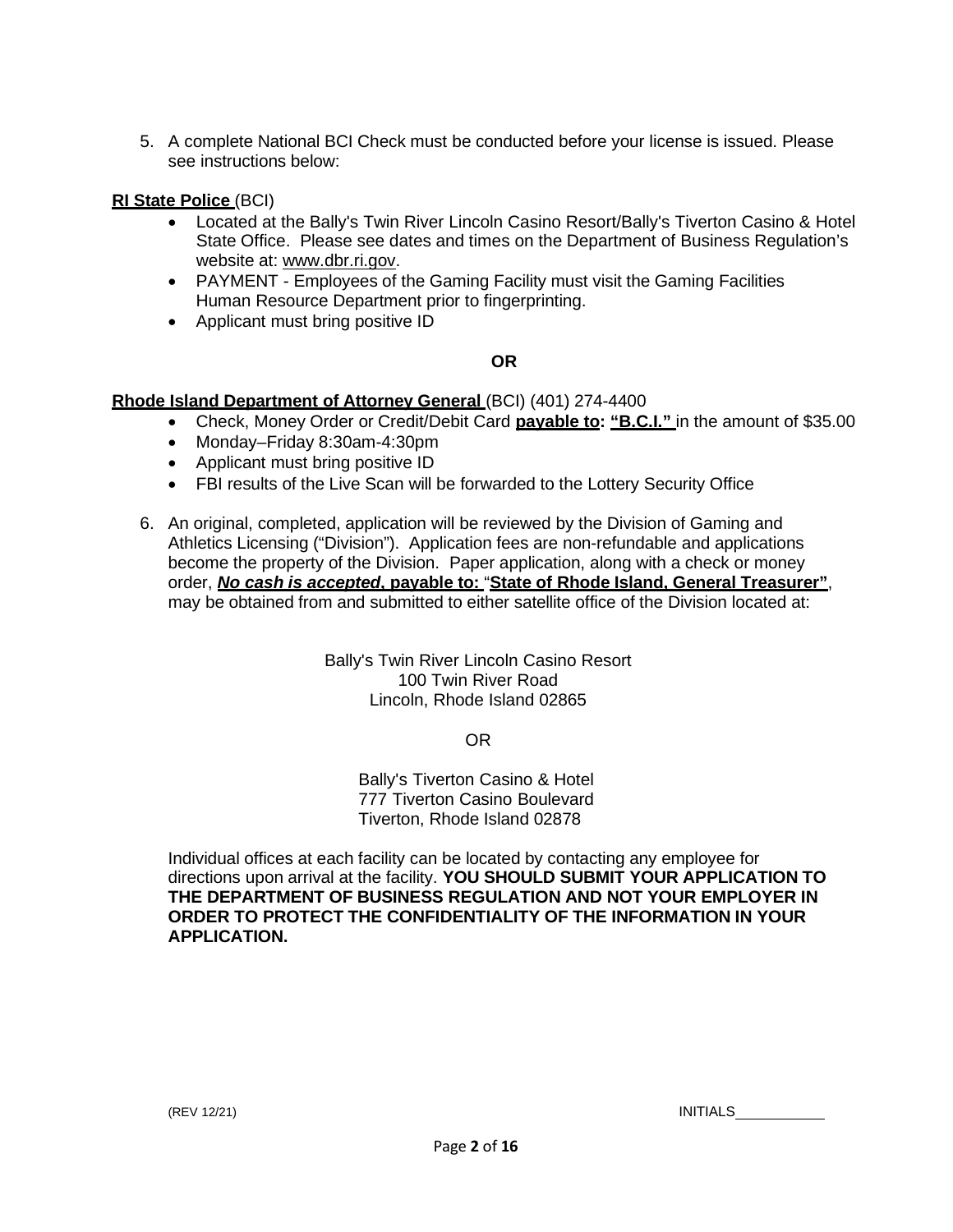- 7. Once your application is approved and your identity verified by the State Office at Bally's Twin River Lincoln Casino Resort/Bally's Tiverton Casino & Hotel, you will be photographed.
- 8. Should you be unable to understand this form fully in English, it is your responsibility to acquire adequate means of translation.

Si usted no puede entender este formulario completamente en Ingles, es su responsabilidad de obtener los metodos necesarios de traduccion.

- 9. You must provide the Division with any change of address as all notices concerning your license are sent to the address you have provided on this form.
- 10. Failure to answer any question completely and truthfully will result in denial of your Operations Employee Application.
- 11. All written correspondence regarding this form shall be directed to the following:

Department of Business Regulation Division of Gaming and Athletics Licensing John O. Pastore Center Attn: Christina Tobiasz 1511 Pontiac Avenue, Bldg. 69-1 Cranston, Rhode Island 02920

## **E-MAIL ADDRESS:**

| ۰. |   |
|----|---|
|    | I |

## **1.) PERSONALINFORMATION**

| <b>LAST NAME:</b>     |                                         | <b>FIRST NAME:</b>                   |                           | <b>MIDDLE NAME:</b> |                                                                                                         |              | <b>MAIDEN NAME:</b>     |
|-----------------------|-----------------------------------------|--------------------------------------|---------------------------|---------------------|---------------------------------------------------------------------------------------------------------|--------------|-------------------------|
|                       | <b>Current Residence Address:</b>       |                                      | <b>Street</b>             |                     | City                                                                                                    | <b>State</b> | Zip Code                |
| <b>DATE OF BIRTH:</b> |                                         |                                      | <b>SOCIAL SECURITY #:</b> |                     | <b>TELEPHONE #:</b>                                                                                     |              | <b>CELL PHONE #:</b>    |
| <b>HEIGHT:</b>        | <b>WEIGHT:</b>                          |                                      | HAIR:                     | EYES:               | <b>GENDER:</b><br>Female<br><b>Male</b>                                                                 |              | <b>RACE:</b>            |
|                       | Are you a U.S. Citizen?                 | $\mathsf{\Gamma}$ YES<br>$\Gamma$ NO |                           |                     | ** All Naturalized Citizens must provide their Certificate of<br><b>Naturalization or U.S. Passport</b> |              |                         |
|                       | <b>Place of Birth: (State, Country)</b> |                                      |                           |                     | <b>Alien Registration Card No.:</b>                                                                     |              | <b>Expiration Date:</b> |
|                       |                                         |                                      |                           |                     | Type of Identification Required—Including at least one with a photograph: (Check Two):                  |              | Other                   |
|                       | <b>Driver's License</b><br>Other        |                                      |                           | <b>Passport</b>     | <b>Social Security Card</b>                                                                             |              |                         |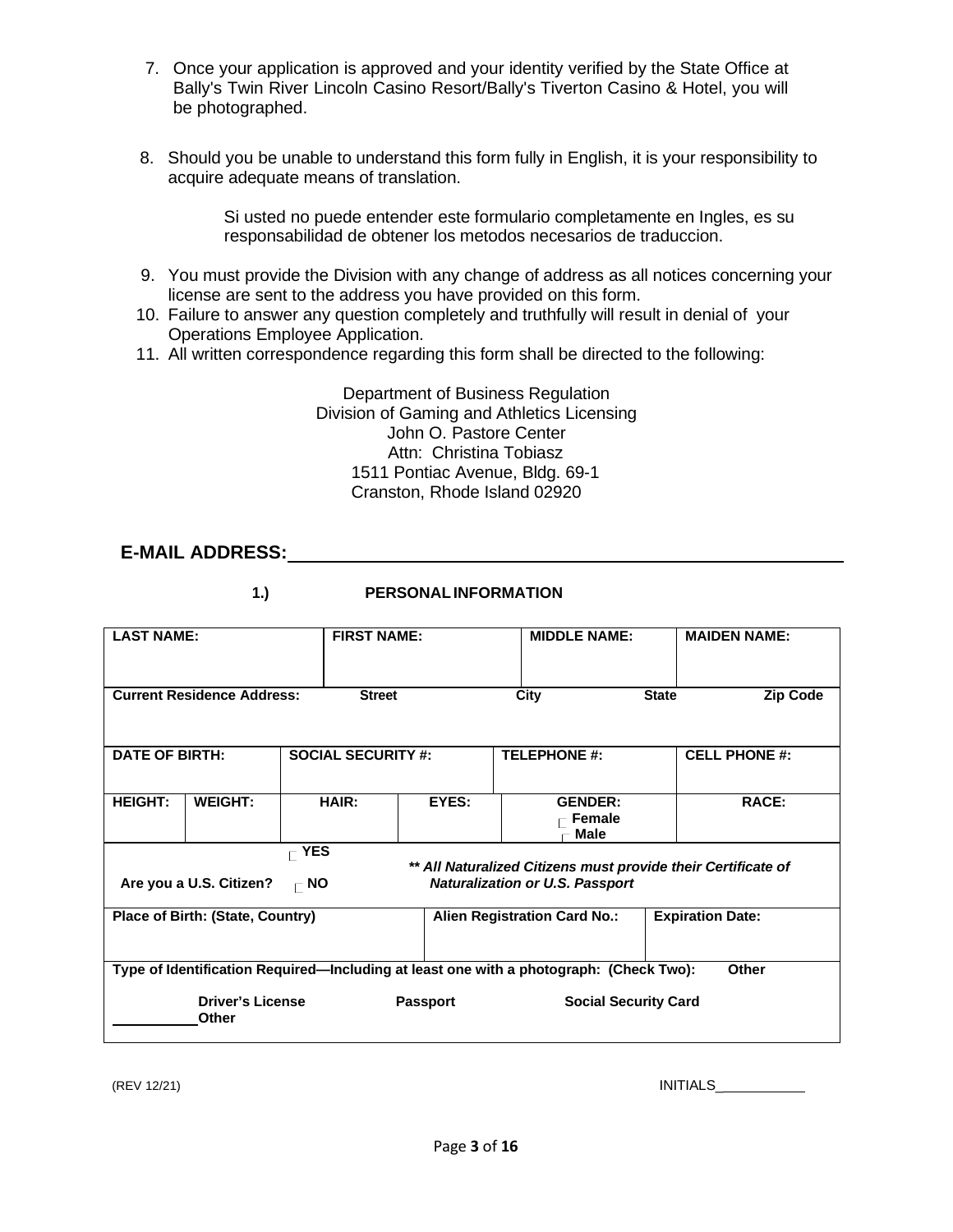2.) Have you been known by any other name or names other than those listed above? If yes, list **the additional names below:**

3.) If you are a naturalized citizen of the United States, did you attach a copy of your certificate of **naturalization or U.S. passport to this application? Yes No 4.) If you are not a citizen of the United States, please indicate: A. Port of Entry to the United States: B. Name and address of sponsor upon your arrival: 5.) If you are not a United States citizen, but you are a legally authorized permanent resident alien or authorized to be employed in the United States, please attach a copy of your INS identification card to this application. Also provide the number in the space below: INS "A" number: Expiration Date: 6.) Have you lived at your current address for less than one year? Yes No If yes, list all of your residences during the past year except your current residence. Dates Address From: To: (No., Street, Apt., City, State, Country & Zip Code)**

**7.) Give the name of your present spouse (Maiden name if applicable):**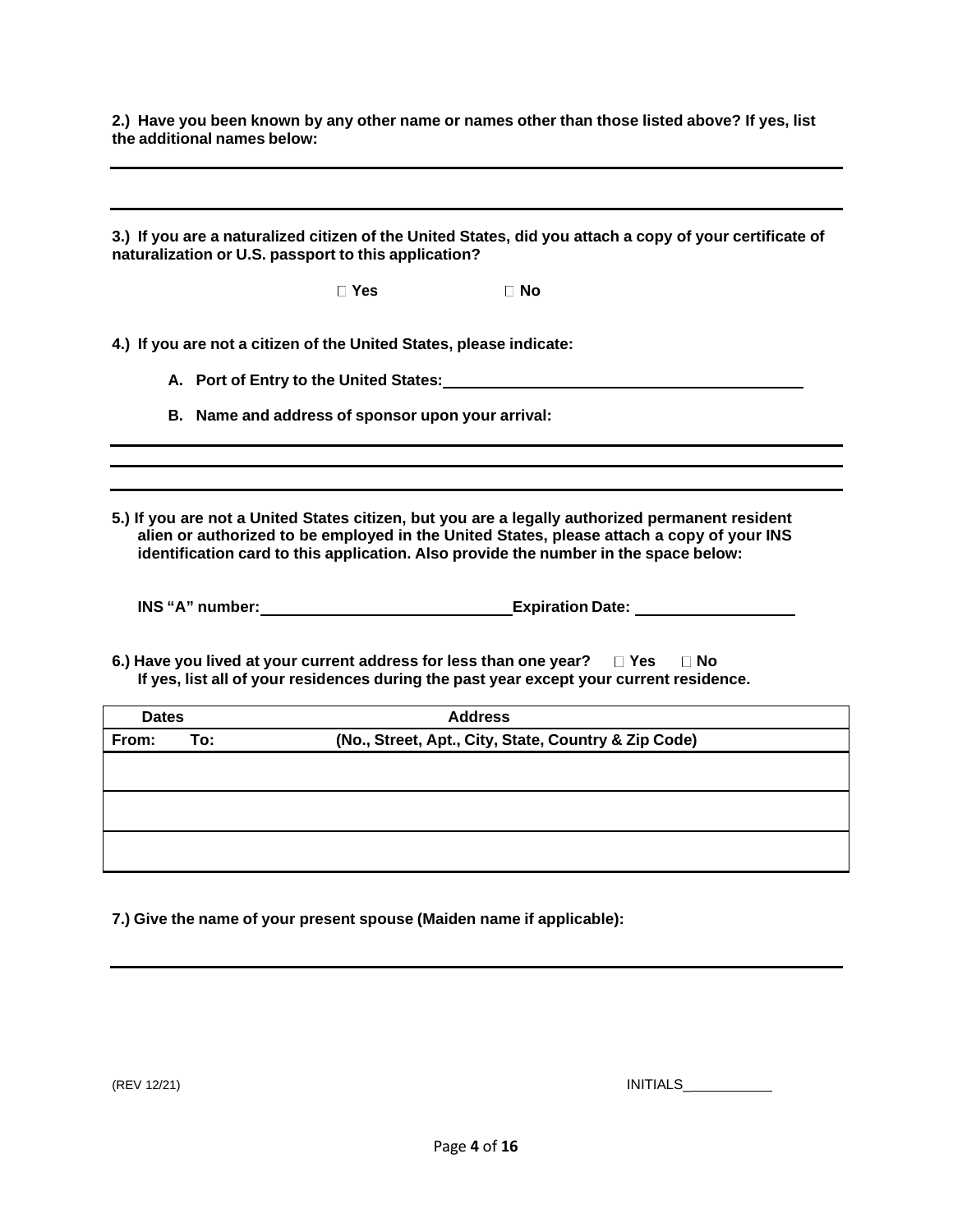#### **8.) Employment Information**

**List the last three (3) jobs beginning with the applicant's current employment and work backwards. List the applicant's work history, including all periods of unemployment, military service, and self-employment, including any work performed or services provided as an independent contractor.**

| Name of Employer:             | <b>Telephone Number of Employer:</b> |                |        |           | (MO./YR.) |
|-------------------------------|--------------------------------------|----------------|--------|-----------|-----------|
| <b>Address of Employer:</b>   | City:                                | <b>County:</b> | State: | Zip Code: |           |
| <b>Position Held:</b>         | <b>Name of Supervisor:</b>           |                |        |           |           |
| <b>Description of Duties:</b> |                                      |                |        |           |           |

| Name of Employer:             | <b>Telephone Number of Employer:</b> |                |        |           | (MO./YR.) |
|-------------------------------|--------------------------------------|----------------|--------|-----------|-----------|
| <b>Address of Employer:</b>   | City:                                | <b>County:</b> | State: | Zip Code: |           |
| <b>Position Held:</b>         | <b>Name of Supervisor:</b>           |                |        |           |           |
| <b>Description of Duties:</b> |                                      |                |        |           |           |

| Name of Employer:             | <b>Telephone Number of Employer:</b> |                |        |           | (MO.Y'R.) |
|-------------------------------|--------------------------------------|----------------|--------|-----------|-----------|
| <b>Address of Employer:</b>   | City:                                | <b>County:</b> | State: | Zip Code: |           |
| <b>Position Held:</b>         | <b>Name of Supervisor:</b>           |                |        |           |           |
| <b>Description of Duties:</b> |                                      |                |        |           |           |

**9.) Have you ever applied to the Division of Gaming and Athletics Licensing for any license in the past? Yes No If yes, complete the following:**

- **A. Type of license applied for:\_**
- **B. Date Application was filed:**
- **C. Disposition (Granted, Pending, Denied)**

|  |  |  |  | If issued provide license number: |
|--|--|--|--|-----------------------------------|
|--|--|--|--|-----------------------------------|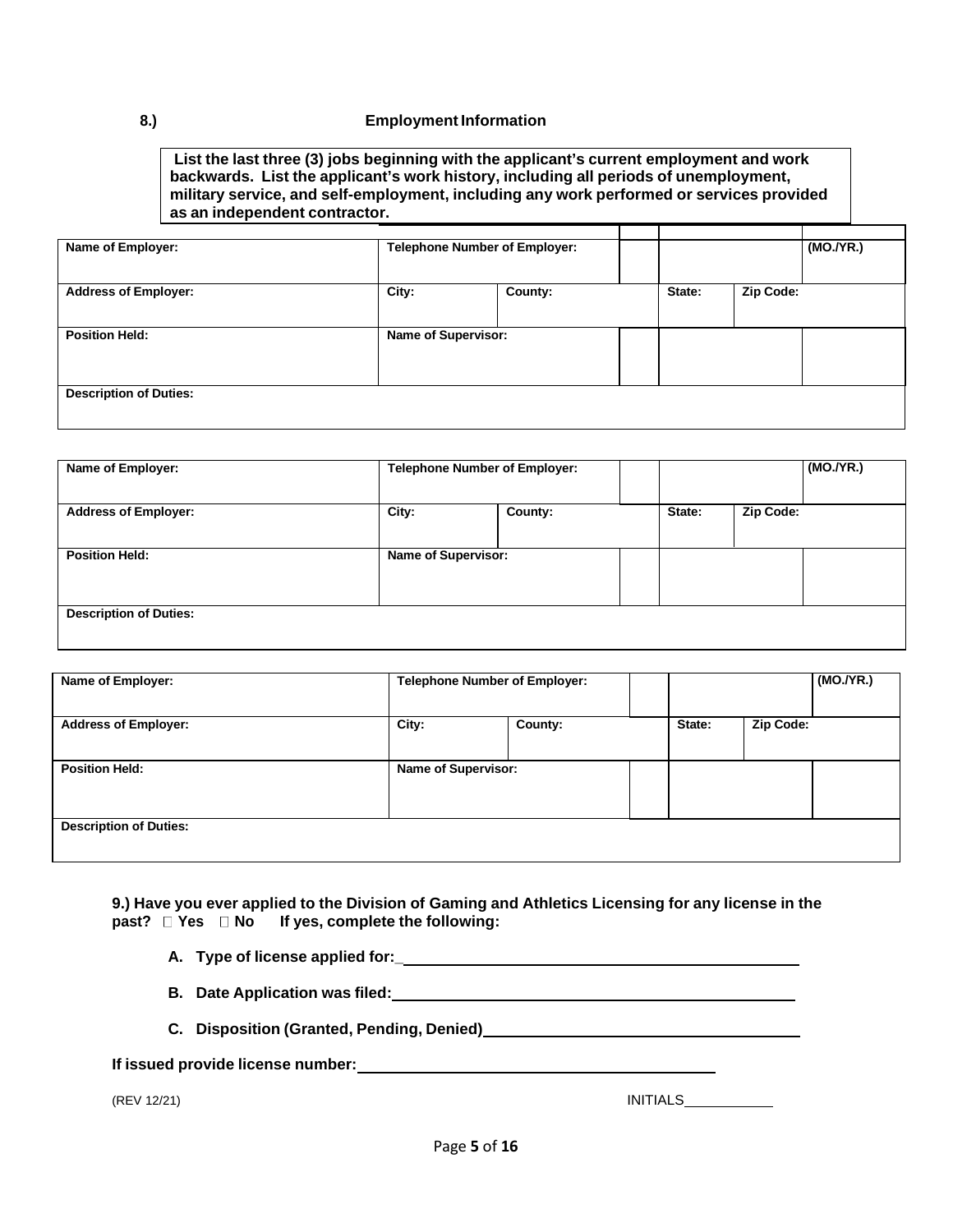10.) Have you ever applied in any other jurisdiction for a license to participate in a lawful gaming **operation? (Including casino gaming, horse racing, dog racing, pari-mutuel operation, lottery, sports betting, etc.)? Yes No If yes, complete the following:**

| A. Type of license applied for:           |  |
|-------------------------------------------|--|
| <b>B. Date Application was filed:</b>     |  |
| C. Disposition (Granted, Pending, Denied) |  |
| D. If issued provide license number:      |  |
| E. Name of licensing agency:              |  |
| F. Position sought or held:               |  |
| G. Type of gaming operation:              |  |

### **11.) CIVIL, CRIMINAL AND INVESTIGATORY PROCEEDINGS CONFIDENTIAL**

**The next question asks about any arrests, charges or offenses you may have committed. Prior to answering the question, carefully review the definitions and instructions which follow:**

**For purposes of this question, the words:**

**"Arrest" includes any detaining, holding or taking into custody by any police or other law enforcement authorities to answer for the alleged performance of any "offense".**

**"Charge" includes any indictment, complaint, information, summons, or other notice of the alleged commission of any "offense".**

**"Offense" includes all felonies, crimes, misdemeanors, disorderly person offenses, driving while intoxicated/impaired motor vehicle offenses, violation of probation or any other court order. Juvenile offenses are not reportable.**

| a)              | minor traffic violations need not be included.<br>IIYES IINO | Has the applicant ever been detained, issued a summons or citation, arrested, charged,<br>indicted or forfeited bail for any criminal offense or violation for any reason whatsoever<br>within the last ten (10) years? If YES, provide details below. All detentions, summonses and<br>citations, arrests, charges, and indictments shall be included even if the final result was the<br>dismissal of charges or expungement. Applicant shall include all DWI/DUI charges; however, |  |
|-----------------|--------------------------------------------------------------|---------------------------------------------------------------------------------------------------------------------------------------------------------------------------------------------------------------------------------------------------------------------------------------------------------------------------------------------------------------------------------------------------------------------------------------------------------------------------------------|--|
| Date of Arrest: | <b>Type of Charge or Offense:</b>                            | Location of Offense (Include City, State):                                                                                                                                                                                                                                                                                                                                                                                                                                            |  |
|                 |                                                              |                                                                                                                                                                                                                                                                                                                                                                                                                                                                                       |  |
|                 | Name of Arresting Law Enforcement Agency:                    |                                                                                                                                                                                                                                                                                                                                                                                                                                                                                       |  |
|                 |                                                              |                                                                                                                                                                                                                                                                                                                                                                                                                                                                                       |  |
|                 |                                                              | <b>INITIALS</b>                                                                                                                                                                                                                                                                                                                                                                                                                                                                       |  |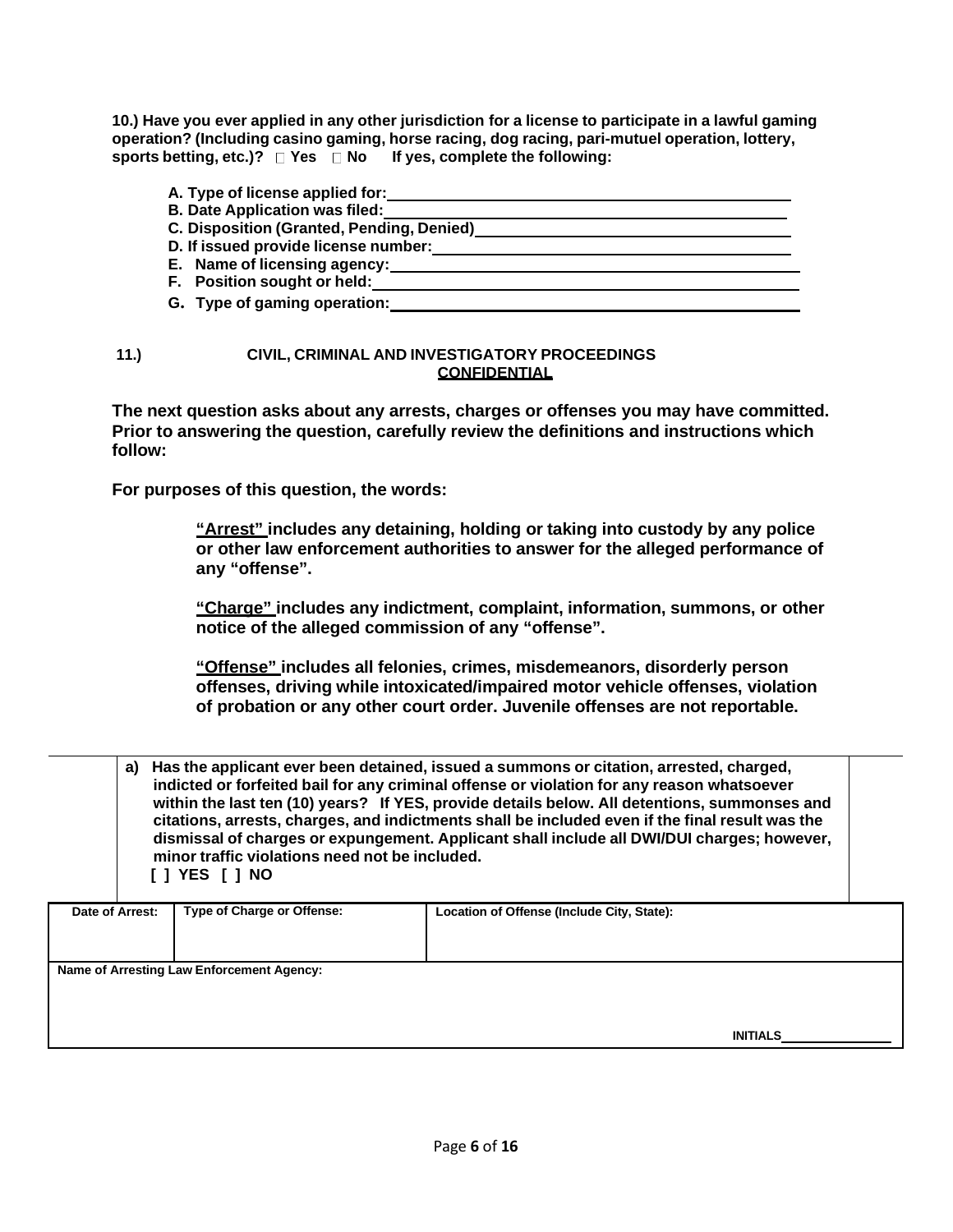| Sentence Received: | $\Box$ Charges Dismissed<br>$\Box$ Convicted<br>$\Box$ Acquitted<br><b>Complaint or Summons Issued</b> | Disposition of Arrest (Check All Applicable):<br>□ Charges Reduced<br>$\Box$ Pending<br>□ Nolo Contendere | Has This Arrest<br>Been Expunged? |
|--------------------|--------------------------------------------------------------------------------------------------------|-----------------------------------------------------------------------------------------------------------|-----------------------------------|
|                    | ate of Disposition:                                                                                    |                                                                                                           |                                   |

| Date of Arrest:    | Type of Charge or Offense:                | Location of Offense (Include City, State):                              |                                   |
|--------------------|-------------------------------------------|-------------------------------------------------------------------------|-----------------------------------|
|                    |                                           |                                                                         |                                   |
|                    | Name of Arresting Law Enforcement Agency: |                                                                         |                                   |
|                    |                                           |                                                                         |                                   |
| Sentence Received: |                                           |                                                                         | Has This Arrest                   |
|                    |                                           | Disposition of Arrest (Check All Applicable):                           | Been Expunged?                    |
|                    |                                           | □ Charges Dismissed<br>□ Charges Reduced<br>$\Box$ Pending<br>Convicted |                                   |
|                    |                                           | □ Nolo Contendere<br>Acquitted                                          |                                   |
|                    |                                           | <b>Complaint or Summons Issued</b>                                      |                                   |
|                    |                                           | Date of Disposition:                                                    |                                   |
|                    |                                           |                                                                         |                                   |
|                    |                                           |                                                                         |                                   |
| Date of Arrest:    | Type of Charge or Offense:                | Location of Offense (Include City, State):                              |                                   |
|                    |                                           |                                                                         |                                   |
|                    | Name of Arresting Law Enforcement Agency: |                                                                         |                                   |
|                    |                                           |                                                                         |                                   |
|                    |                                           |                                                                         |                                   |
| Sentence Received: |                                           | Disposition of Arrest (Check All Applicable):                           | Has This Arrest<br>Been Expunged? |
|                    |                                           | □ Charges Reduced<br>□ Charges Dismissed                                |                                   |
|                    |                                           | $\Box$ Pending<br>Convicted<br>□ Nolo Contendere<br>Acquitted           |                                   |
|                    |                                           | <b>Complaint or Summons Issued</b>                                      |                                   |
|                    |                                           | Date of Disposition:                                                    |                                   |
|                    |                                           |                                                                         |                                   |
|                    |                                           |                                                                         |                                   |

**b.) Has the applicant ever been convicted of, or plead guilty or nolo contendere to, any charge or offense within the last 20 years? If YES, provide details below. Applicant shall include all DWI/DUI convictions; however, minor traffic convictions need not be included. Attach certified copies of documents relating to each matter to this application. [ ] YES [ ] NO**

| 1.) | Date of Offense:                                                                                 | Offense: | Location of Offense (City, State): |          |
|-----|--------------------------------------------------------------------------------------------------|----------|------------------------------------|----------|
|     |                                                                                                  |          |                                    |          |
|     |                                                                                                  |          |                                    |          |
|     | Sentence (Convicted, Afford Plea, Plea of Nolo Contendere, Acquitted, Dismissed, Pending, Etc.): |          |                                    |          |
|     |                                                                                                  |          |                                    |          |
|     |                                                                                                  |          |                                    |          |
|     |                                                                                                  |          |                                    |          |
|     |                                                                                                  |          |                                    | INITIALS |
|     |                                                                                                  |          |                                    |          |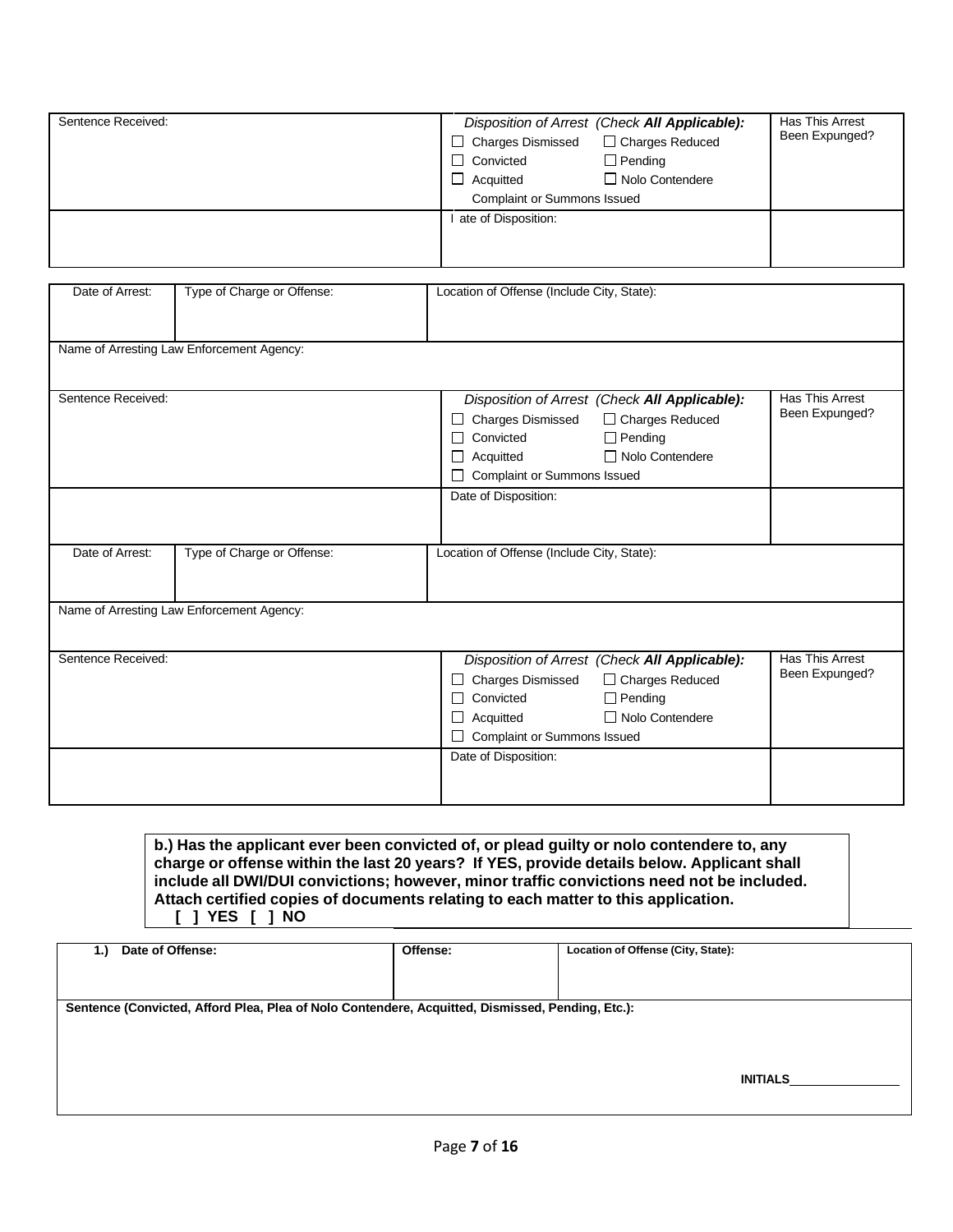| Offense:                                                                                         | Location of Offense (City, State): |
|--------------------------------------------------------------------------------------------------|------------------------------------|
|                                                                                                  |                                    |
| Sentence (Convicted, Afford Plea, Plea of Nolo Contendere, Acquitted, Dismissed, Pending, Etc.): |                                    |
|                                                                                                  |                                    |
|                                                                                                  |                                    |
|                                                                                                  |                                    |

**12.) Have you ever been the subject of an investigation conducted by any governmental agency/organization, court, commission, committee, grand jury or investigatory body (local, state, county, provincial, federal, national, etc.) other than in response to a traffic summons?**

**Yes □ No □**

| Name and Address of<br><b>Court or Other Agency</b> | <b>Nature of Proceeding</b><br>Or Investigation | <b>Was Testimony</b><br>Given?<br>(Yes or No) | Date On<br>Which<br><b>Testimony</b><br><b>Was Given</b> | Approximate<br><b>Time Period</b><br><b>Of</b><br>Investigation |
|-----------------------------------------------------|-------------------------------------------------|-----------------------------------------------|----------------------------------------------------------|-----------------------------------------------------------------|
|                                                     |                                                 |                                               |                                                          |                                                                 |
|                                                     |                                                 |                                               |                                                          |                                                                 |
|                                                     |                                                 |                                               |                                                          |                                                                 |

**13.) In the past ten years, have you been a party to a lawsuit? (Include negligence matters, auto, contract matters, debt matters, etc.) If yes, complete the following chart:**

## **Yes □ No □**

| <b>Date Filed</b> | <b>Jurisdiction</b> | <b>Docket</b><br><b>Number</b> | <b>Other Parties</b><br>to Suit | Nature of<br><b>Suite</b> | <b>Disposition</b> | Date of<br><b>Disposition</b> |
|-------------------|---------------------|--------------------------------|---------------------------------|---------------------------|--------------------|-------------------------------|
|                   |                     |                                |                                 |                           |                    |                               |
|                   |                     |                                |                                 |                           |                    |                               |

**14.) Have you ever had any financial liens or money judgments filed against you? (Include federal tax liens, state tax liens, unemployment judgements, defaulted student loans, delinquent child support obligations, etc.). If yes, complete the following chart:**

**Yes □ No □**

| <b>Date</b><br><b>Filed</b> | Name and<br><b>Address of</b><br>Court | <b>Docket</b><br><b>Number</b> | <b>Nature of</b><br><b>Suite</b> | <b>Disposition</b><br>Date of<br><b>Disposition</b> |
|-----------------------------|----------------------------------------|--------------------------------|----------------------------------|-----------------------------------------------------|
|                             |                                        |                                |                                  |                                                     |
|                             |                                        |                                |                                  |                                                     |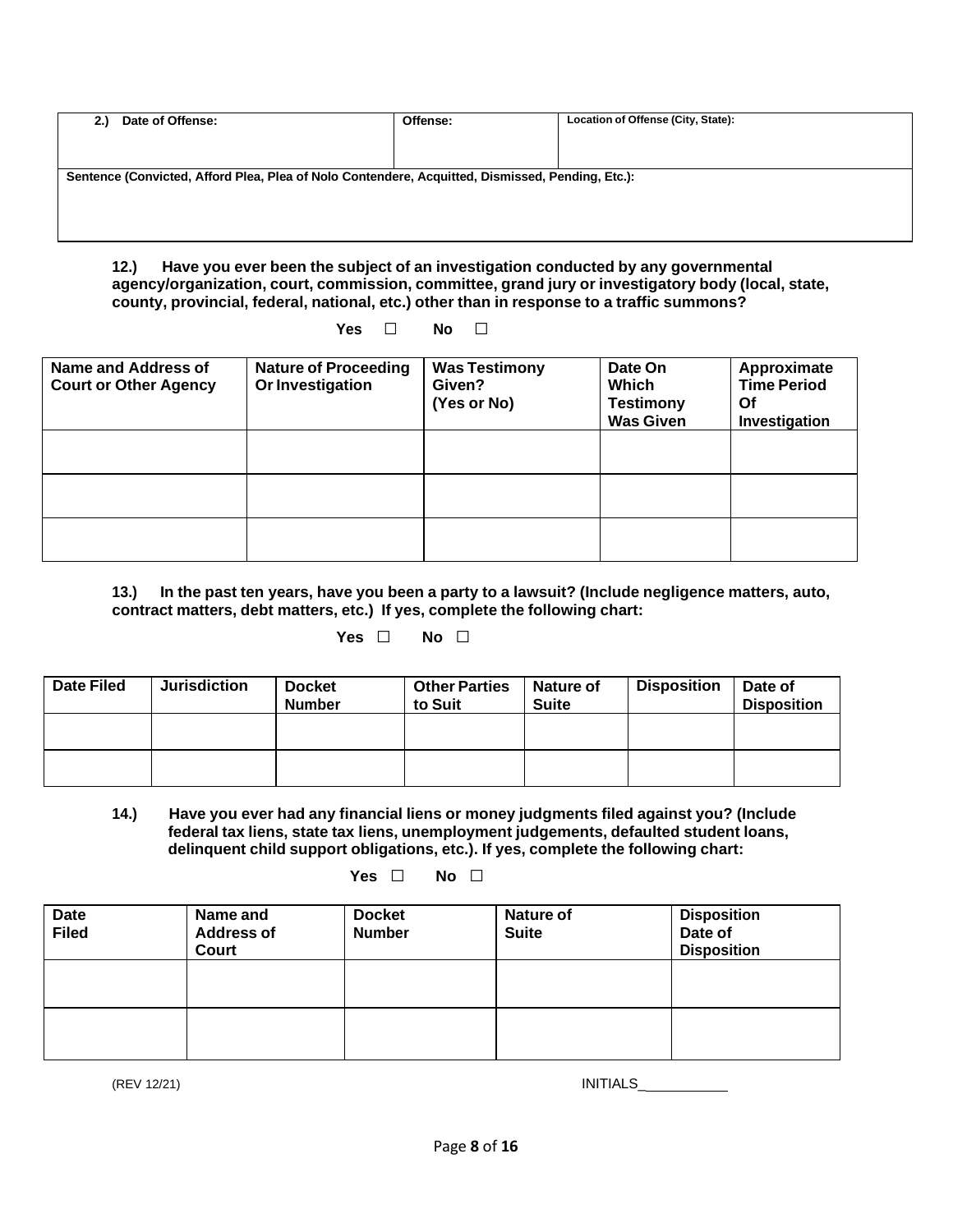**15.) Do you possess a current motor vehicle operator license?**

#### **Yes □ No □**

#### **If yes, list all current motor vehicle operators licenses issued to you by the State of Rhode Island or any other jurisdiction in the following chart:**

| <b>Date Last Issued</b> | <b>License Number</b> | <b>Type of License</b> | <b>State Issuing</b><br>License | <b>Expiration Date of</b><br>License |
|-------------------------|-----------------------|------------------------|---------------------------------|--------------------------------------|
|                         |                       |                        |                                 |                                      |
|                         |                       |                        |                                 |                                      |
|                         |                       |                        |                                 |                                      |

#### **16.) Within the past ten years, have you held an ownership interest of 5% or greater in any business(es)? Yes □ No □**

**(Do not include publicly traded corporations in which you own stock.) If yes, beginning with the most recent and working backwards, provide the information with regard to all business(es) in which you have held an ownership interest.**

| Dates:<br>From-To:<br>(Mo/Yr) | Name(s) and<br>Address(es)<br>оf<br><b>Business(es)</b> | <b>Current</b><br><b>Status of</b><br><b>Business(es)</b> | %<br><b>Interest</b><br><b>Held by</b><br>You | <b>Names</b><br>of other<br>Owner(s) |
|-------------------------------|---------------------------------------------------------|-----------------------------------------------------------|-----------------------------------------------|--------------------------------------|
|                               |                                                         |                                                           |                                               |                                      |
|                               |                                                         |                                                           |                                               |                                      |
|                               |                                                         |                                                           |                                               |                                      |

**17.) Have you personally ever been adjudicated bankrupt or filed a petition for any type of bankruptcy under any bankruptcy or insolvency law in the last ten years? If yes, attach a copy of the bankruptcy petition and discharge, if granted.**

**Yes □ No □**

**If yes, complete the following chart:**

| <b>Date</b><br><b>Filed</b> | <b>Docket</b><br><b>Number</b> | <b>Name and Address of</b><br>Court | Name and Address of<br><b>Trustee</b> |
|-----------------------------|--------------------------------|-------------------------------------|---------------------------------------|
|                             |                                |                                     |                                       |
|                             |                                |                                     |                                       |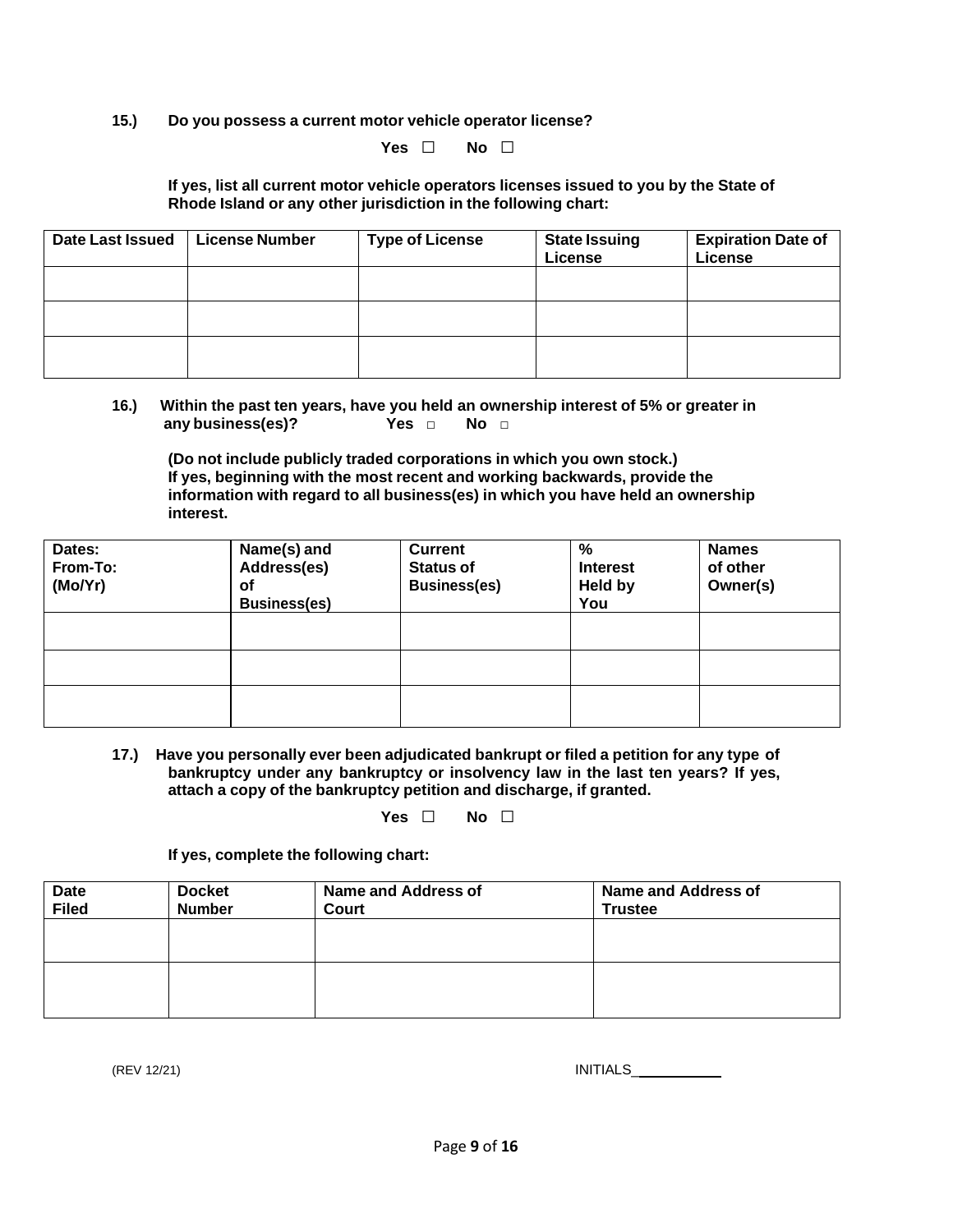**18.) In the past twenty years or since the age of 18, whenever is less, has any business entity in which you held a 5% or greater ownership interest (other than ownership of stock in a publicly traded corporation) or in which you served as an officer or director been adjudicated bankrupt or filed a petition for any type of bankruptcy under any bankruptcy or insolvency law? If yes, complete the following chart:**

### **Yes □ No □**

| Date<br><b>Filed</b> | <b>Docket</b><br><b>Number</b> | Name and<br><b>Address of</b><br>Court | Name and<br><b>Address of</b><br><b>Filing Party</b> | Name and<br><b>Address of</b><br><b>Trustee</b> |
|----------------------|--------------------------------|----------------------------------------|------------------------------------------------------|-------------------------------------------------|
|                      |                                |                                        |                                                      |                                                 |
|                      |                                |                                        |                                                      |                                                 |

#### **CONFIDENTIAL: NOT SUBJECT TO PUBLIC ACCESS WITHOUT COURT ORDER**

**19.) Have your wages, earnings, or other income been subject to garnishment, attachment, charging order, voluntary wage execution or the like during the past ten-year period? If yes, complete the following chart:**

| Yes | No. |  |
|-----|-----|--|
|     |     |  |

| <b>Date Filed</b> | <b>Docket Number</b> | <b>Name and Address</b><br>of Court | Nature of<br>Obligation | <b>Amount of</b><br>Obligation | Name and<br><b>Address of</b><br><b>Holder of</b><br>Obligation |
|-------------------|----------------------|-------------------------------------|-------------------------|--------------------------------|-----------------------------------------------------------------|
|                   |                      |                                     |                         |                                |                                                                 |
|                   |                      |                                     |                         |                                |                                                                 |

#### **20.) Do you have any bank accounts or safe deposit boxes in your name?**

#### **Yes □ No □**

**21.) Do you have access to the funds in any other bank accounts or safe deposit boxes?**

#### **Yes □ No □**

#### **If yes to either question, complete the following chart:**

| <b>Name and Address of</b><br><b>Bank</b> | Name(s) on Safe Deposit<br>Box(es) | <b>Type of Account(s)</b><br>(Savings, Checking, Safe<br>Deposits, etc.) |
|-------------------------------------------|------------------------------------|--------------------------------------------------------------------------|
|                                           |                                    |                                                                          |
|                                           |                                    |                                                                          |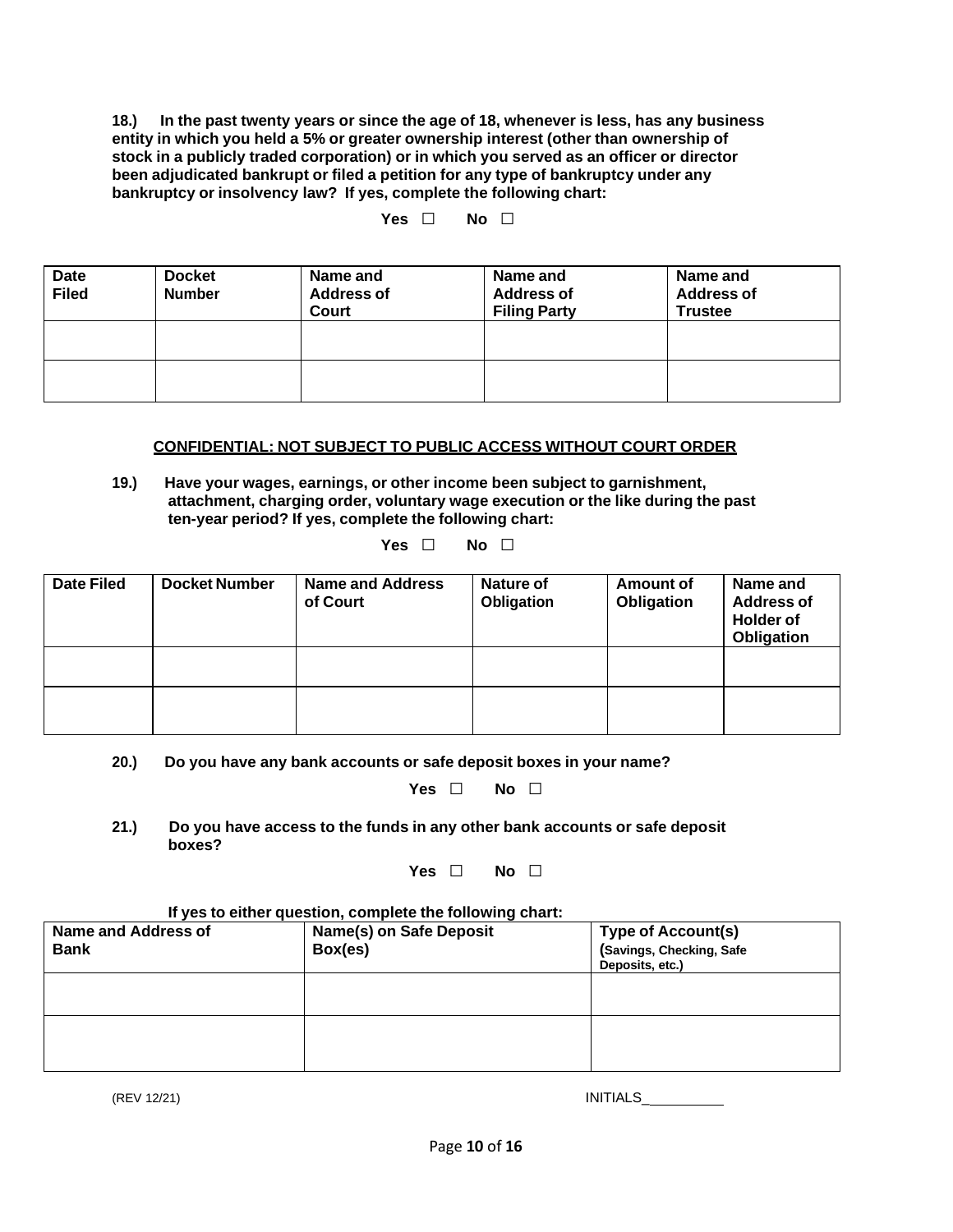## **12.) REFERENCES**

**List the name, address and telephone number, including area code, of three references: (Do not list relatives as references).**

|                               | Reference #1                                                                                                                                                                                                                         |
|-------------------------------|--------------------------------------------------------------------------------------------------------------------------------------------------------------------------------------------------------------------------------------|
|                               |                                                                                                                                                                                                                                      |
|                               |                                                                                                                                                                                                                                      |
|                               | Telephone: <u>www.community.community.community.community.com</u>                                                                                                                                                                    |
|                               | Occupation/Former Occupation: Canadian Content of Content of Content of Content of Content of Content of Content of Content of Content of Content of Content of Content of Content of Content of Content of Content of Content       |
|                               | Reference #2                                                                                                                                                                                                                         |
|                               |                                                                                                                                                                                                                                      |
|                               |                                                                                                                                                                                                                                      |
|                               | Telephone: <u>www.community.com/inductors/inductors/inductors/inductors/inductors/inductors/inductors/inductors/inductors/inductors/inductors/inductors/inductors/inductors/inductors/inductors/inductors/inductors/inductors/in</u> |
|                               |                                                                                                                                                                                                                                      |
|                               | Reference #3                                                                                                                                                                                                                         |
|                               |                                                                                                                                                                                                                                      |
|                               |                                                                                                                                                                                                                                      |
|                               |                                                                                                                                                                                                                                      |
| Occupation/Former Occupation: |                                                                                                                                                                                                                                      |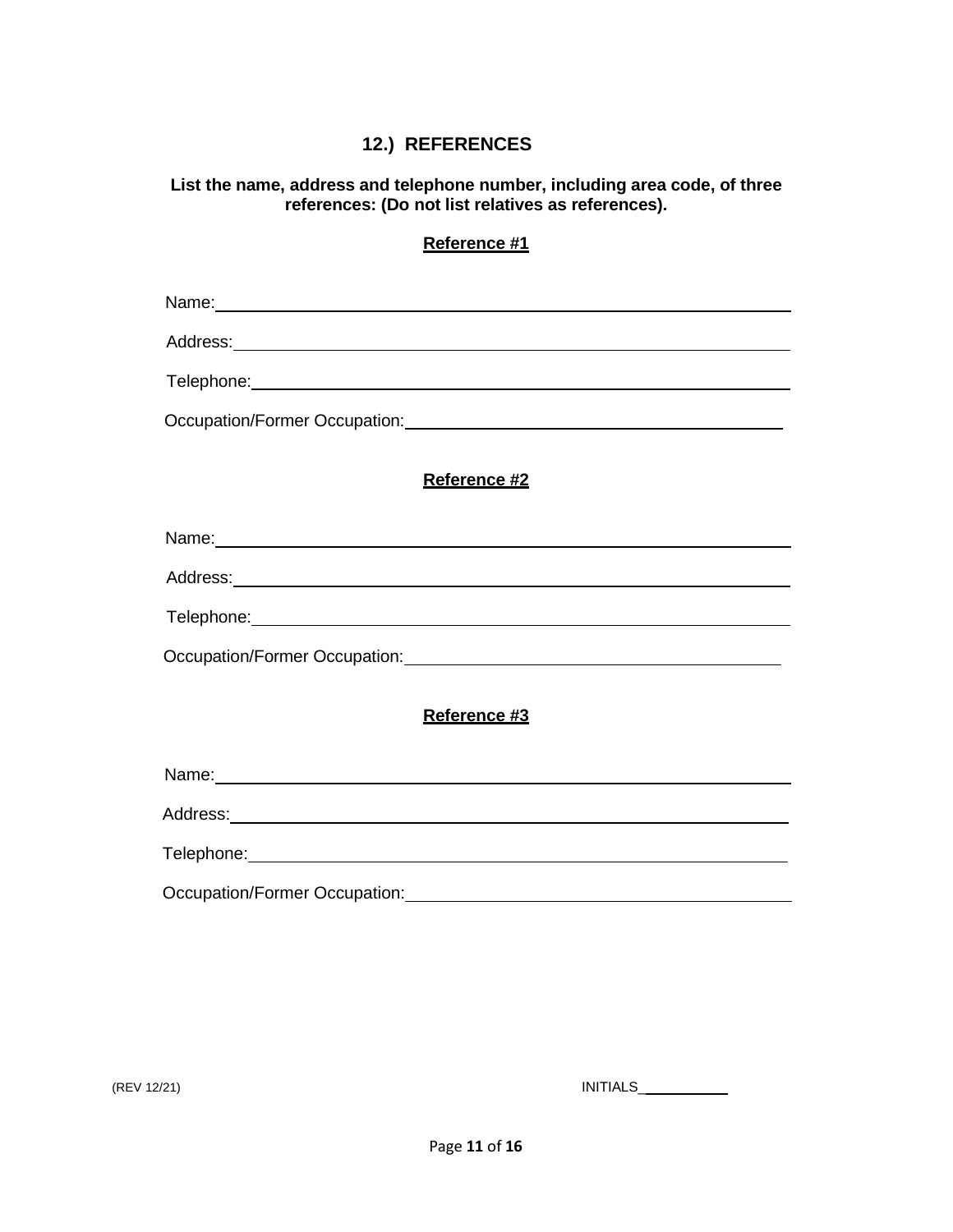| <b>FOR OFFICE USE ONLY</b>                                                                                                                                                                                                           |                                                                                                                 |  |  |
|--------------------------------------------------------------------------------------------------------------------------------------------------------------------------------------------------------------------------------------|-----------------------------------------------------------------------------------------------------------------|--|--|
| Credential Number: University of the Credential Number:                                                                                                                                                                              |                                                                                                                 |  |  |
| Date Submitted: National Property of the Submitted:                                                                                                                                                                                  | <u>Fee:__________________</u>                                                                                   |  |  |
| Check/Money Order: Check/Money Order:                                                                                                                                                                                                |                                                                                                                 |  |  |
| Approved DBR Signature: Approved Date: Approved Date:                                                                                                                                                                                |                                                                                                                 |  |  |
| Entered by: <u>Andrea Barbara and Barbara and Barbara and Barbara and Barbara and Barbara and Barbara and Barbara and Barbara and Barbara and Barbara and Barbara and Barbara and Barbara and Barbara and Barbara and Barbara an</u> | Date Entered: University of the Contract of the Contract of the Contract of the Contract of the Contract of the |  |  |

**ADDITIONAL SPACE:**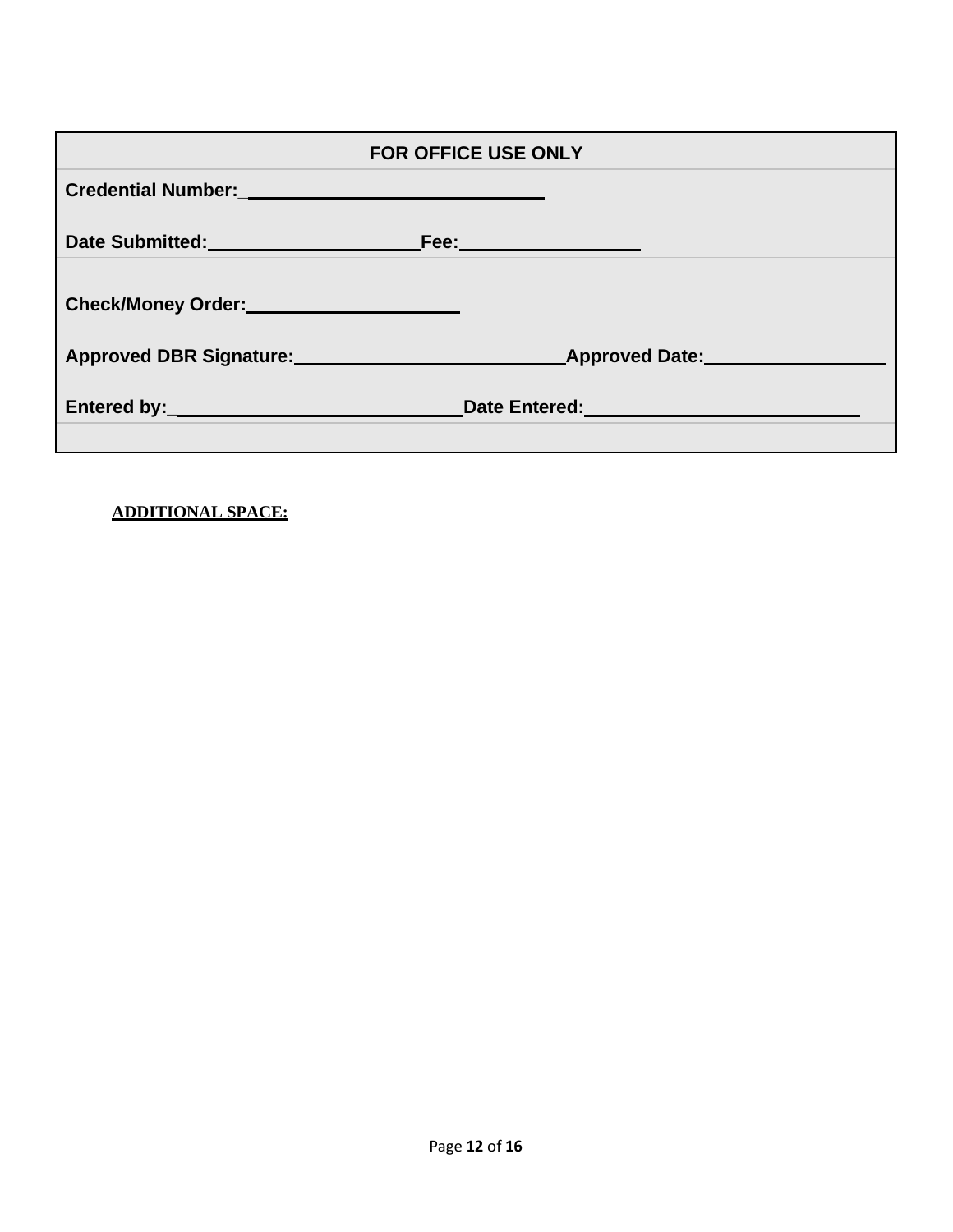# **STATEMENT OF TRUTH**

STATE OF  $\qquad \qquad \vdots$ 

NAME<sub>\_</sub>(Print)

being duly sworn according to law deposes and says:

- 1. I am the applicant who is submitting this application form.
- 2. I personally supplied the information contained in this form.
- 3. I understand and read the English language or, I have had an interpreter read, explain, and record the answer to each and every question on this application form.
- 4. I swear (or affirm) that the foregoing statements made by me are true. I am aware that if any of the foregoing statements made by me are willfully false, I am subject to punishment.

DATED: (Legal Signature)

Signature of Applicant

Subscribed and sworn to before me this day

of  $\qquad \qquad , 20$ 

Notary Public State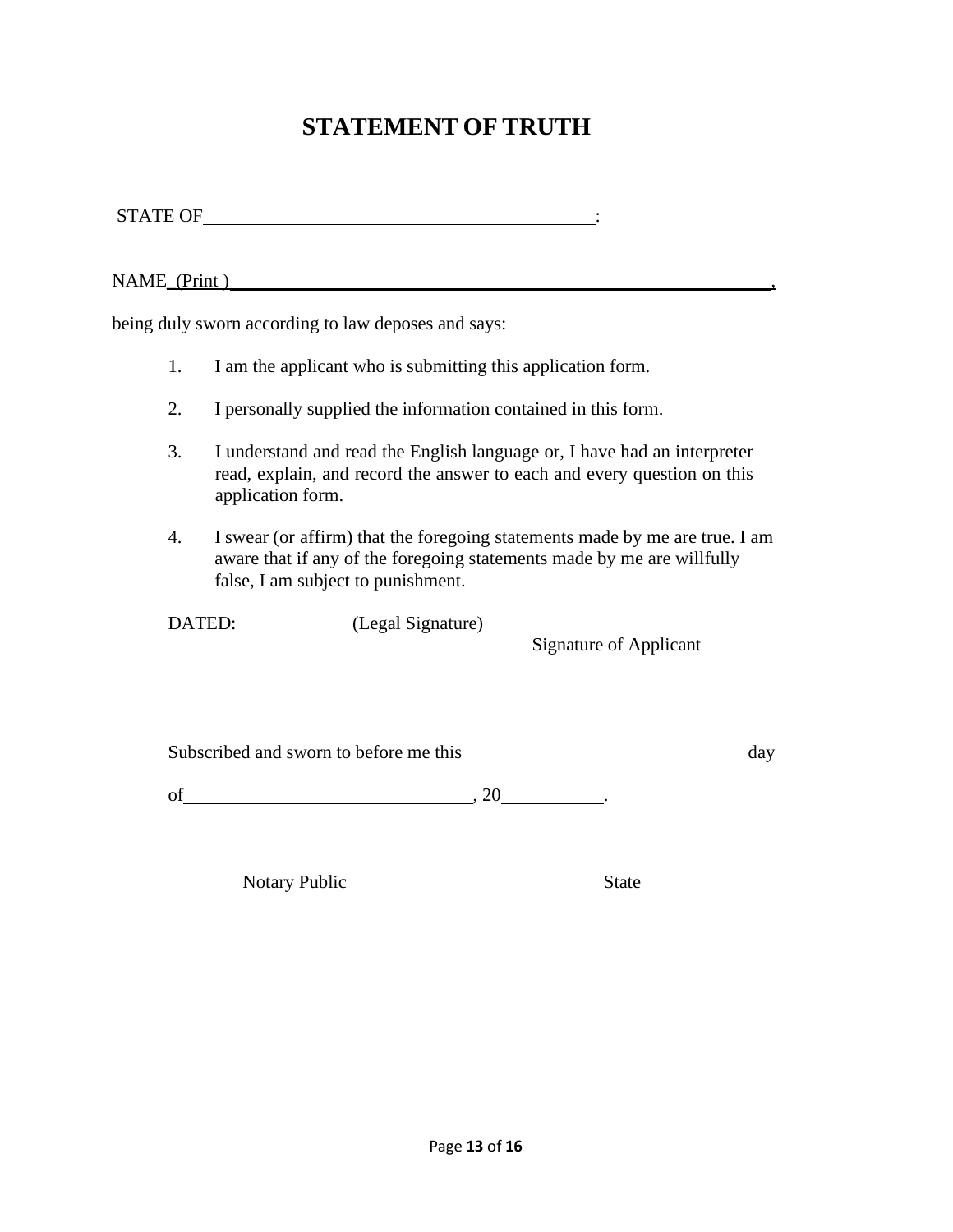# **STATEMENT OF APPLICANT**

In accepting a license issued pursuant to Rhode Island General Laws § 41- 4-*1 et seq*., 42-61.3 *et. seq.*:

I agree to abide by all applicable statutes and regulations.

I understand that I am freely consenting to any warrantless search by any governmental agency within the grounds of Bally's Twin River Lincoln Casino Resort or Bally's Tiverton Casino & Hotel ("the facility"), of the premises, which I occupy, or control, and my personal property and effects at the Facility, and to the seizure of any illegal item, which said search, may produce.

I hereby certify that I have read the foregoing application and affirm that every statement contained therein is true, complete, and correct. I understand that if I misstate or omit any fact, I am subject to the penalties provided by law and by the above-mentioned rules and regulations and my application may be denied.

I hereby authorize the Rhode Island Department of Business Regulation, Division of Gaming and Athletics Licensing, Rhode Island Division of Lotteries and the Gaming Enforcement Unit of the Rhode Island State Police to investigate any and all records relating to or referenced to in this application, including, but not limited to, any criminal conviction. I FULLY UNDERSTAND THE PRECEDING WAIVER.

| DATED:<br>(Legal Signature)            |                                 |     |
|----------------------------------------|---------------------------------|-----|
|                                        | <b>Signature of Applicant</b>   |     |
|                                        |                                 |     |
|                                        |                                 |     |
|                                        |                                 |     |
|                                        |                                 |     |
| Subscribed and sworn to before me this |                                 | day |
|                                        |                                 |     |
| of                                     | $, 20 \underline{\hspace{1cm}}$ |     |
|                                        |                                 |     |
|                                        |                                 |     |
| <b>Notary Public</b>                   | <b>State</b>                    |     |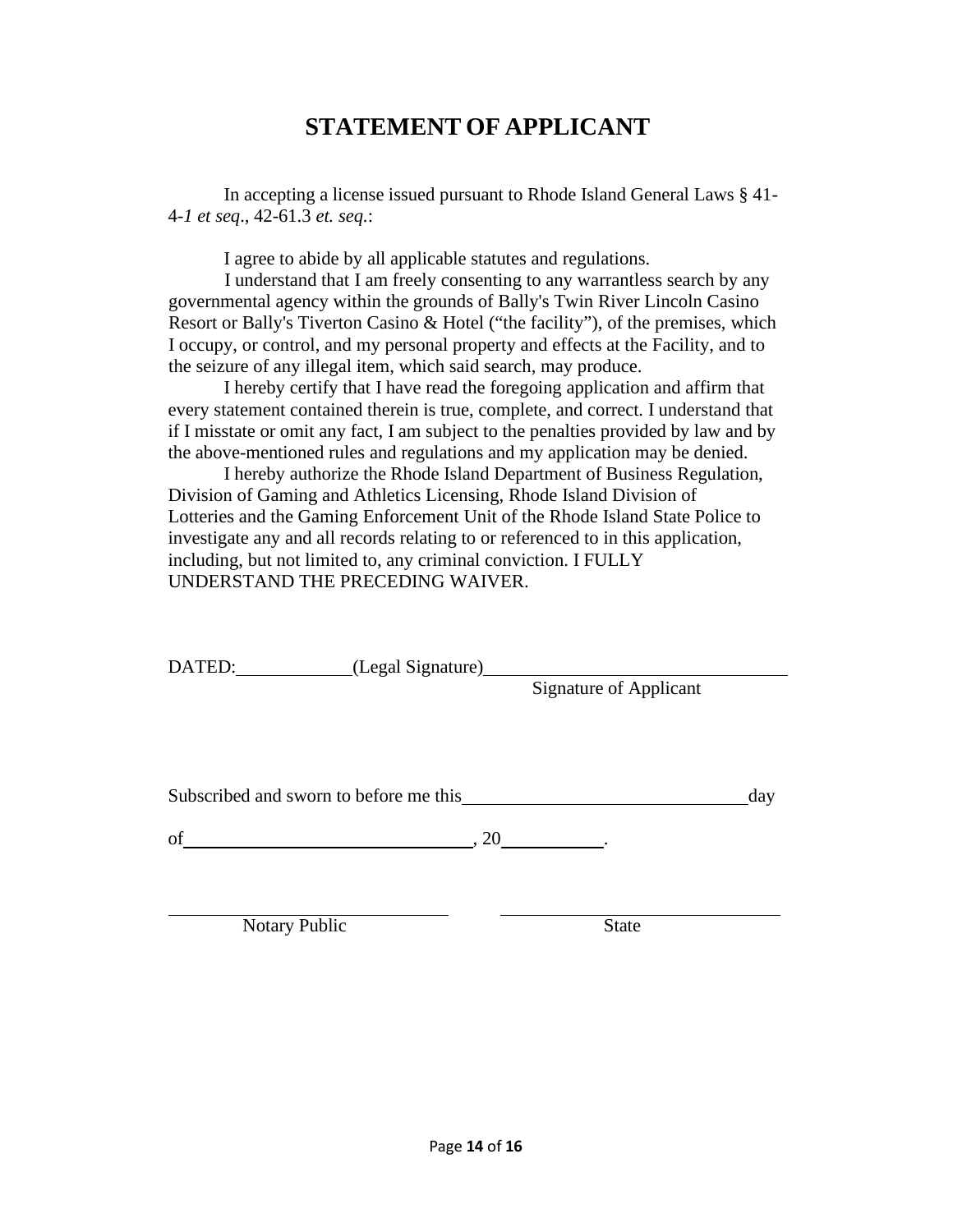# **RELEASEAUTHORIZATION**

To All Courts, Probation Departments, Employers, Banks, and other financial institutions, and All Governmental Agencies – Federal, State and Local, without exception, both foreign and domestic.

I,

(PRINT NAME)

have

authorized the Rhode Island Department of Business Regulation, Division of Gaming and Athletics Licensing, the Rhode Island State Police, and/or the Rhode Island Division of Lotteries, pursuant to R.I. General Law §41-1-1, to conduct a full investigation into my background and activities.

Therefore, you are hereby authorized to release any and all information pertaining to me, documentary or otherwise, as requested by any employee or agent of the Division of Gaming and Athletics Licensing ("Division"), provided that he or she certifies to you that I have an application pending before the Division or that I am presently a licensee, registrant or to her person required to be qualified under the provision of Rhode Island General Laws § 41-4-*1 et seq*:

I understand that this Authorization is to investigate records relating to or referenced in this application or any licensed activity.

This authorization shall supersede and countermand any prior request or authorization to the contrary.

A photostatic copy of this authorization will be considered as effective and valid as the original.

| DATED: (Legal Signature) |                                        |                               |     |
|--------------------------|----------------------------------------|-------------------------------|-----|
|                          |                                        | <b>Signature of Applicant</b> |     |
|                          |                                        |                               |     |
|                          | Subscribed and sworn to before me this |                               | day |
| of                       |                                        | , 20                          |     |
|                          |                                        |                               |     |
| <b>Notary Public</b>     |                                        | <b>State</b>                  |     |